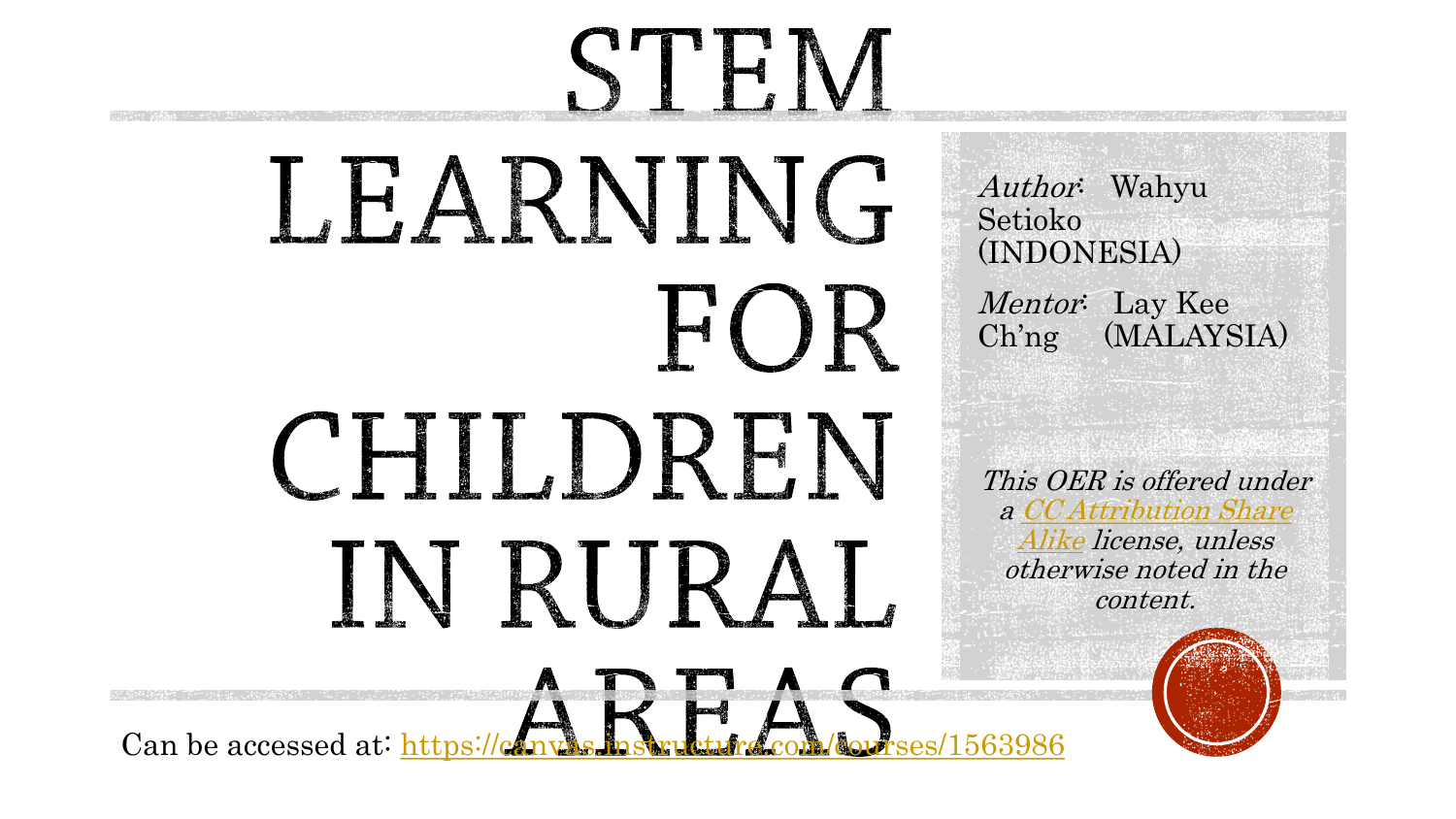

- MOTIVATION: provide equal opportunities for children in rural areas to high quality STEM learning.
- SDG #4: "Ensure inclusive and equitable quality education and promote lifelong learning opportunities for all"
- GOALS: equip teachers with the basic principles of teaching STEM effectively through active and engaging learning experience despite the limited resources.
- TARGET AUDIENCE: elementary school teachers

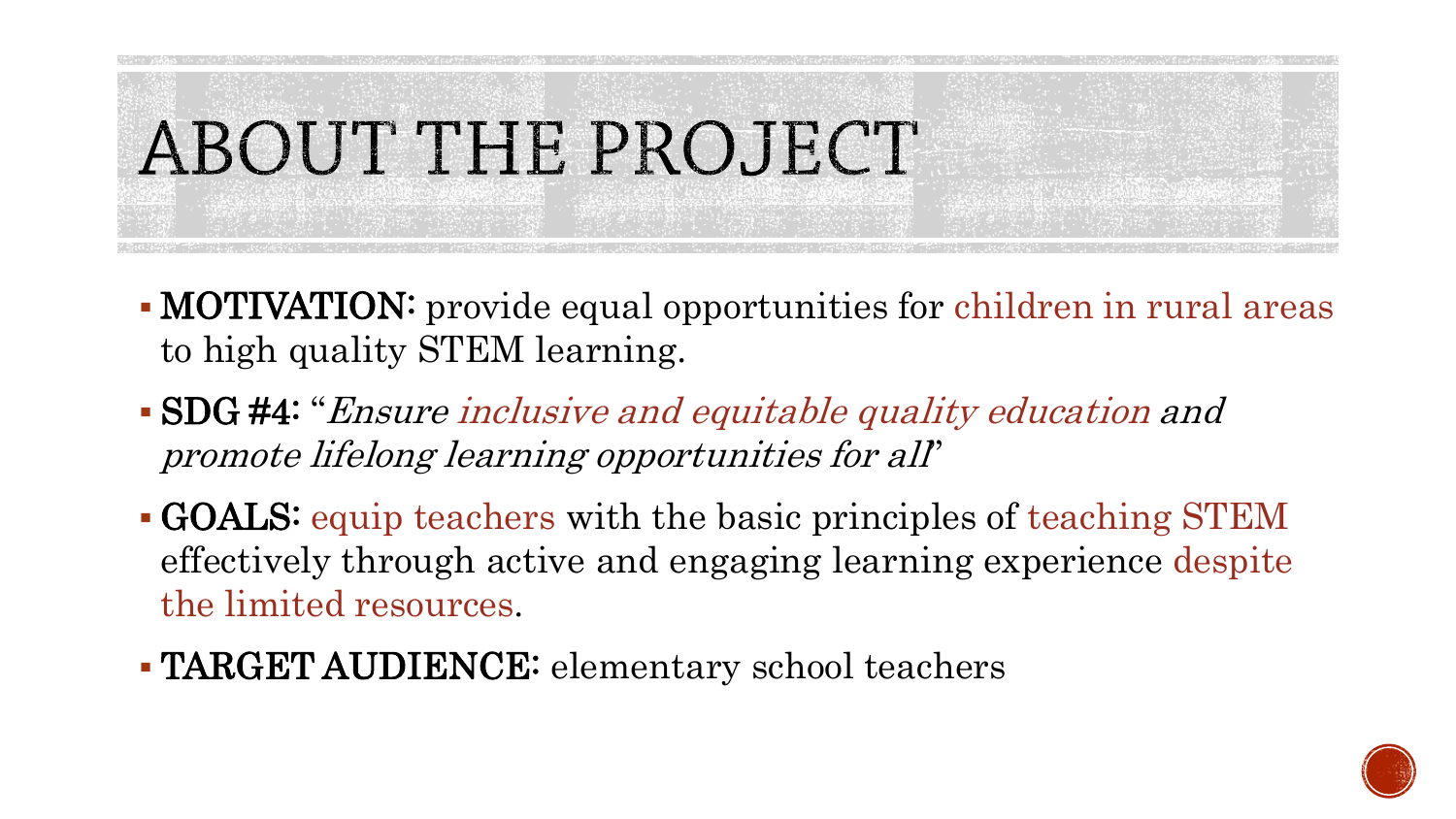## PROJECT RESULTS



### Course content:

- Integrated STEM
- STEM Connection
- STEM Exploration & Creation





Materials developed: Self-made texts, embedded OER videos, open-access articles and readings, case studies and classroom examples, and discussion forum

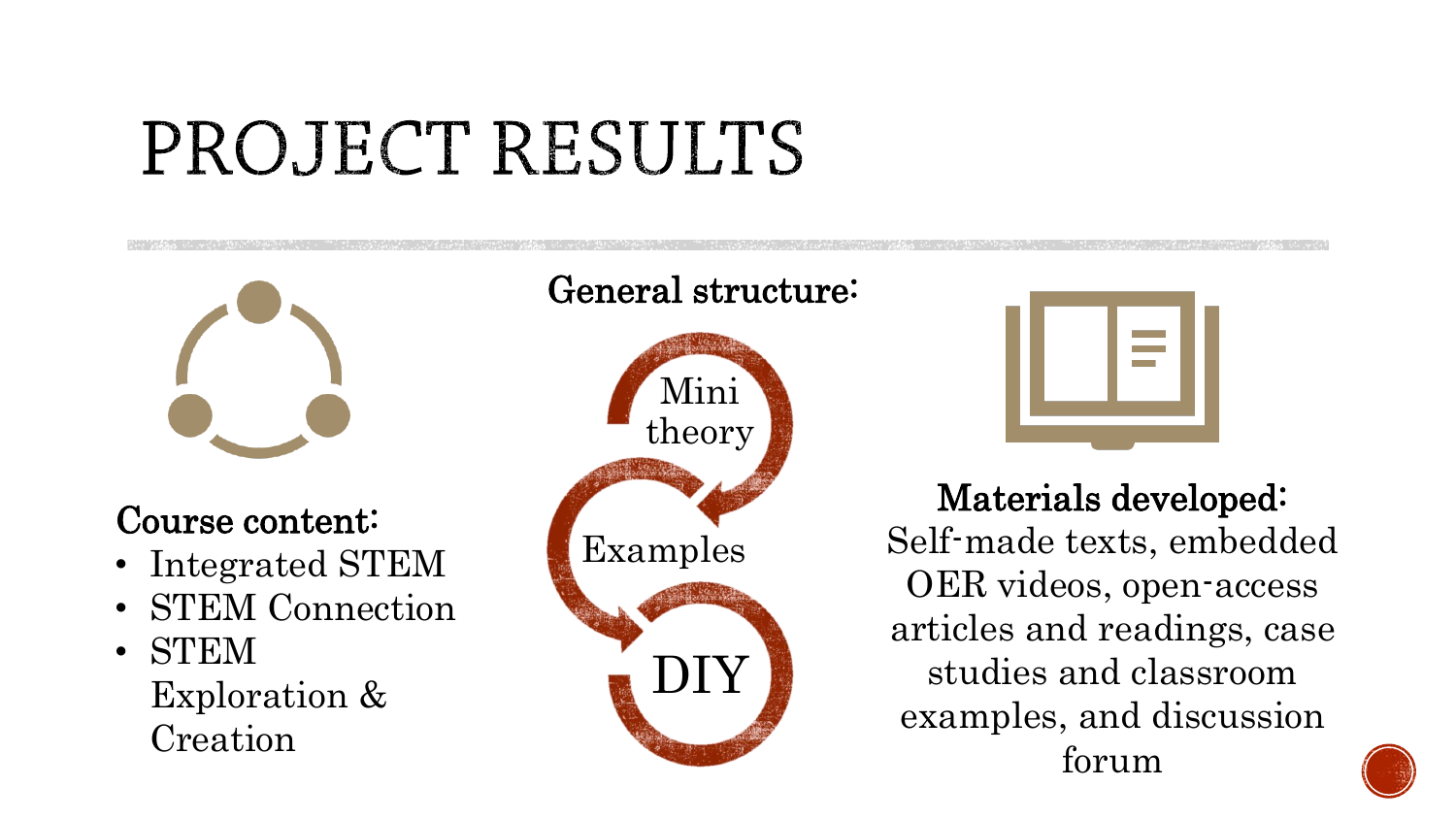# DESIGN **PHASE** OF THE

Discussed with mentors and hub coordinators to finalize the content --- adjusting to the OE4BW program timeline

Created course framework and consistent structure for each module --- attention grabber, explanation, examples, discussion, assignment

Explored the *learning resources* available for materials --- OER Commons, other OER repositories, filtered content on Google, YouTube, and Flickr.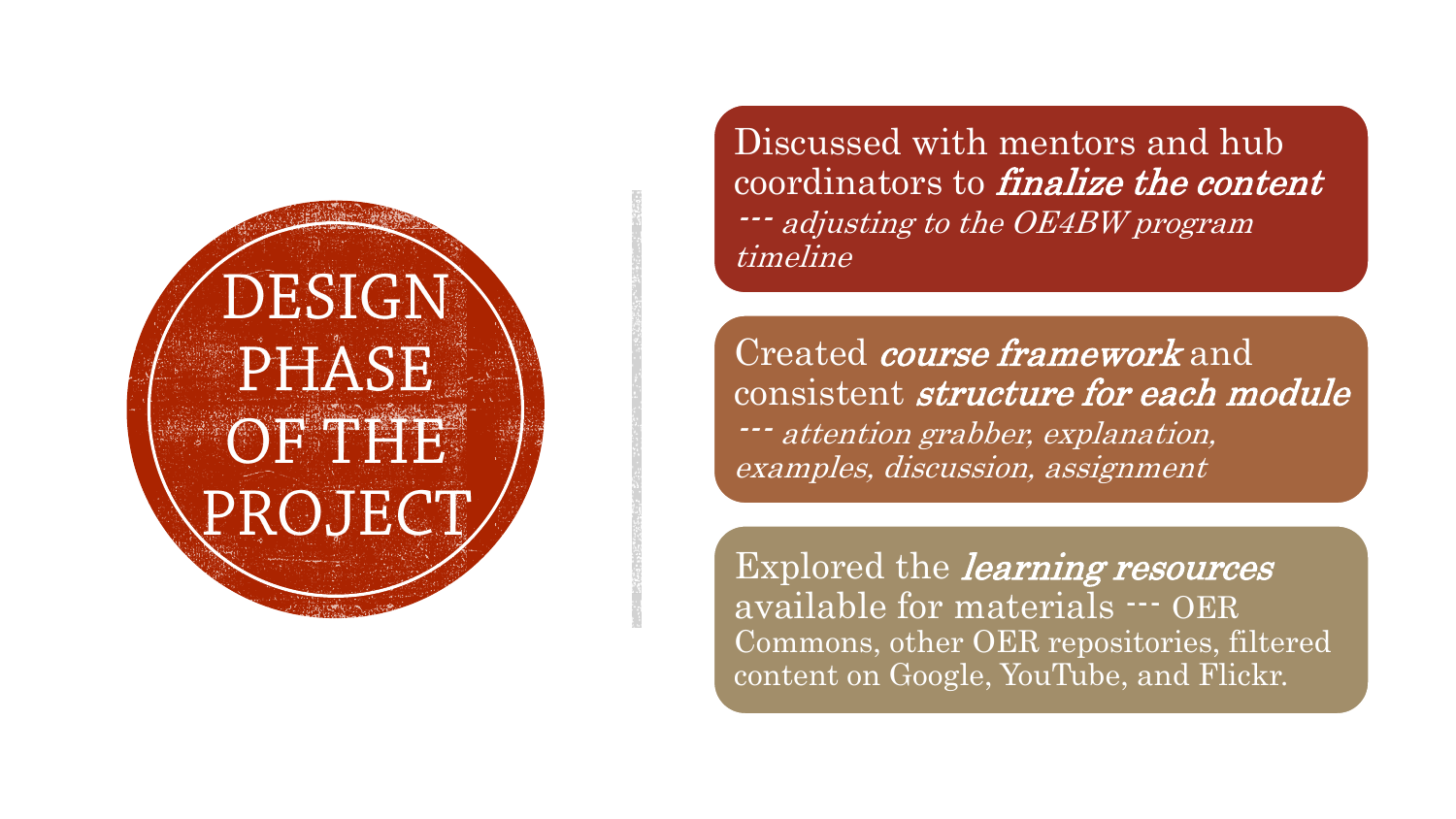

- Selecting the Learning Management System (LMS) --- Open Learning and Canvas
- 3 weeks for each module development:
	- Collecting and curating OERs (videos, images, articles) to be used in the module --- hardest part!
	- Writing the content on Canvas
	- $\checkmark$  Setting up discussion forums with engaging probing questions
	- $\checkmark$  Creating assignment tasks for learners to practice implementing the lesson
- Continuous reviews and iterations for [each module and for the course overall](https://canvas.instructure.com/courses/1563986/modules)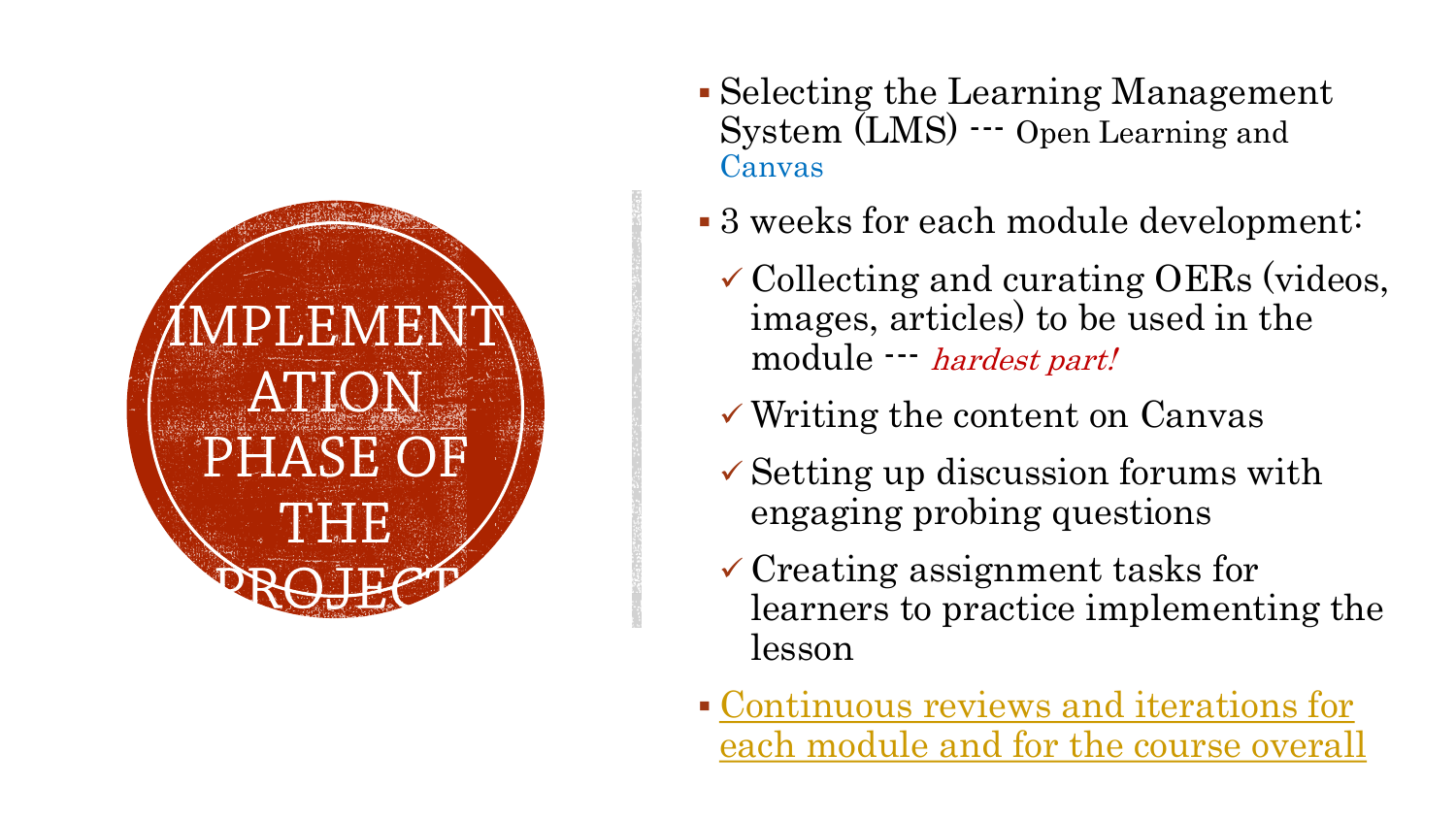EPL( MENT PHASE OF THE

PDF flyer and broadcasted messages of the course were shared to our network of teachers & educators via social media



Learners took 4-5 hours each week to complete one module

#### Learners' feedback:

High satisfaction. Course is useful because it provides real classroom examples. Systematic and engaging structure of the course and the materials made them curious at the beginning and keep learning to the end.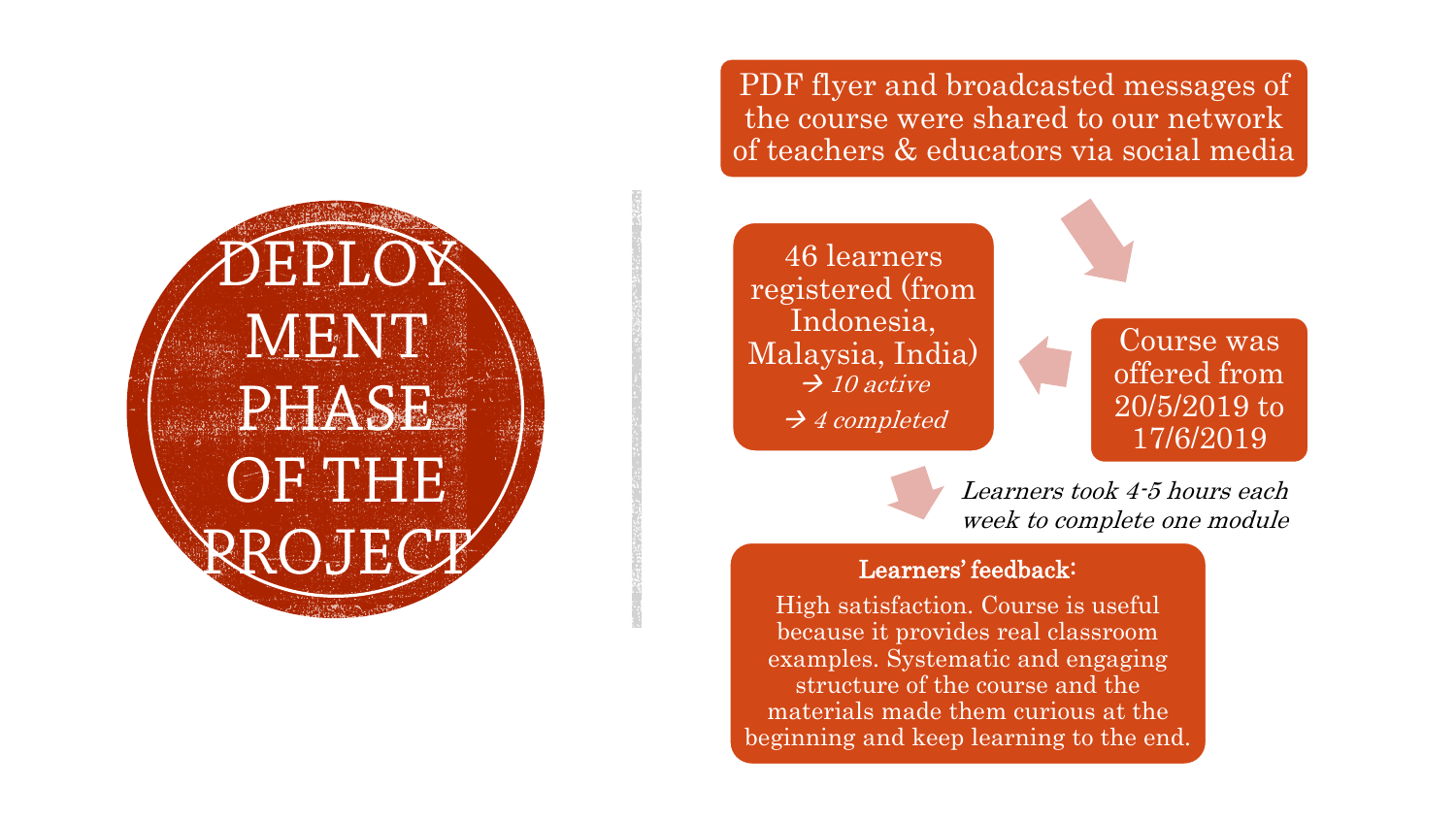## LESSON LEARNED

### The main challenges:

- Limited OERs available for the content and license compatibility  $\rightarrow$  made hyperlinks to original sources
- Delivery language for teachers in rural areas (English may not be suitable)  $\rightarrow$ offered personal assistances to learners
- $\blacksquare$  Learners' commitment decreased  $\blacktriangleright$ kept the interaction with learners via email, discussion forum, assignment feedback, announcement page. Pay attention to local context situation.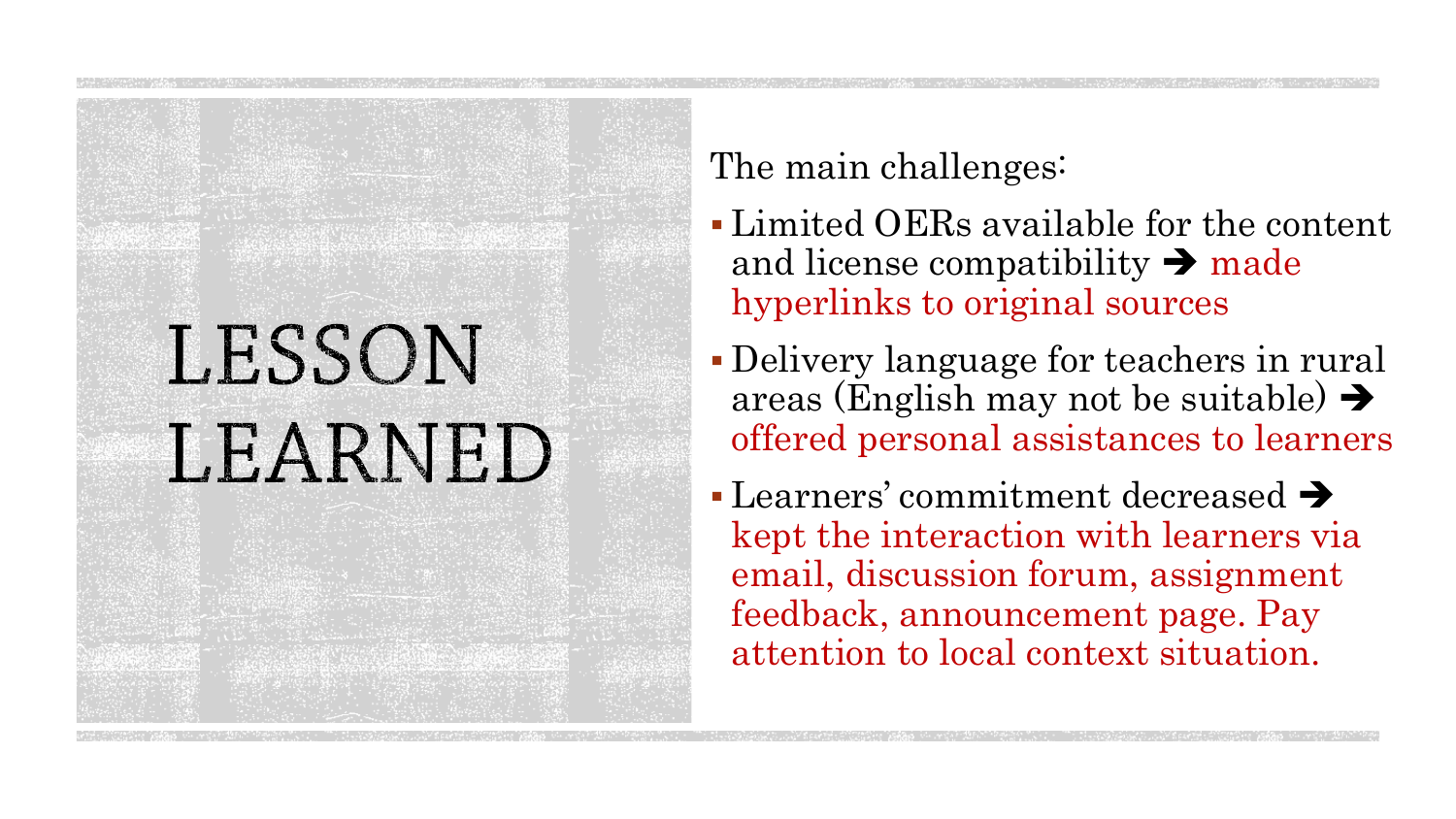# PLANS AND SUGGESTIONS

- Translate and adapt the course developed into local language and setting (for ex: Indonesian)
- Offer the course to more elementary school teachers  $-$  *demands are on!*

### Roles of mentor and OE4BW:

Mentor played the most significant part by providing technical assistance, resources, useful feedback and suggestions, and fruitful discussions.

The OE4BW program played its important part in matching the author and the mentor as well as organizing a design workshop for author to learn more about OER development. However, it would be more beneficial if the workshop is held at the beginning of the program.